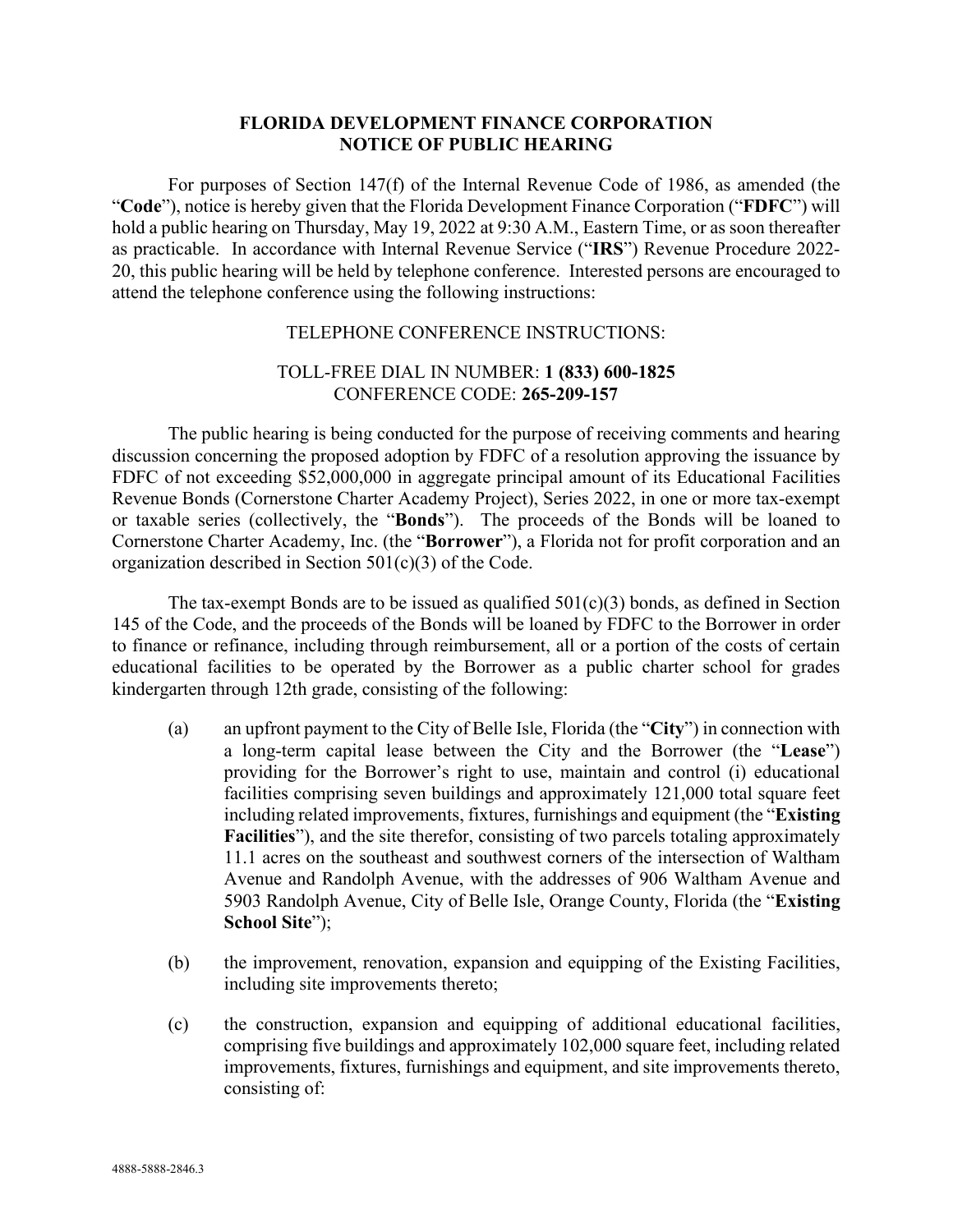- i. classrooms, other administrative space, and athletic and related concession facilities located or to be located on the Existing School Site and three adjacent or reasonably proximate parcels, totaling approximately 2.0 acres, with the current primary addresses of 6300 Hansel Avenue and 6049 Randolph Avenue, City of Belle Isle, Orange County, Florida, 32809;
- ii. a student services building, classrooms, other administrative space and related facilities, located or to be located on a parcel totaling approximately 0.5 acres, with the address of 5929 Hansel Avenue, City of Belle Isle, Orange County, Florida, 32809; and
- iii. a gymnasium facility and related facilities (located or to be located on a parcel totaling approximately 1.2 acres, with the address of 942 Fairlane Avenue, City of Belle Isle, Orange County, Florida, 32809;
- (d) fund a reserve fund or funds for the Bonds and capitalized interest relating to the Bonds; and
- (e) pay certain costs of issuance relating to the Bonds (collectively, the "**Project**").

The Bonds are being issued under the authority of Part II, Chapter 159, Florida Statutes, as amended, Part X, Chapter 288, Florida Statutes, as amended, and other applicable provisions of law. The Bonds shall be payable solely from the revenues derived from the Borrower. Such Bonds and the interest thereon shall not constitute an indebtedness or pledge of the general credit or taxing power of the State of Florida or any political subdivision or agency thereof, the School Board of Orange County, Florida, or the City. FDFC has no taxing power. Issuance of the Bonds is subject to several conditions including satisfactory documentation and receipt of necessary approvals for the financing.

Any persons wishing to express their views on the plan of finance, the proposed issuance of the Bonds, the location and nature of the Project will be given the opportunity to do so at the public hearing, by accessing the telephone conference as indicated above. Written comments may also be submitted prior to the hearing to the FDFC at 156 Tuskawilla Road, Suite 2340, Winter Springs, Florida 32708, Attention: Executive Director. Comments made at the hearing are for the consideration of the party(ies) providing an approval of the issuance of the Bonds and the financing and refinancing of the costs of the Project, but will not bind the FDFC or such party(ies) as to any action it may take.

ALL PERSONS FOR OR AGAINST SAID APPROVAL CAN BE HEARD AT SAID TIME AND PLACE. PERSONS INTERESTED IN TAKING FURTHER ACTION WITH RESPECT TO SUCH HEARING OR MEETING WILL NEED TO ENSURE THAT A VERBATIM RECORD OF SUCH HEARING OR MEETING IS MADE (AT THEIR SOLE COST AND EXPENSE) WHICH RECORD INCLUDES THE TESTIMONY AND EVIDENCE UPON WHICH ANY ACTION IS BASED.

In accordance with the Americans with Disabilities Act, persons needing a special accommodation to participate in this proceeding should contact FDFC no later than twenty-four